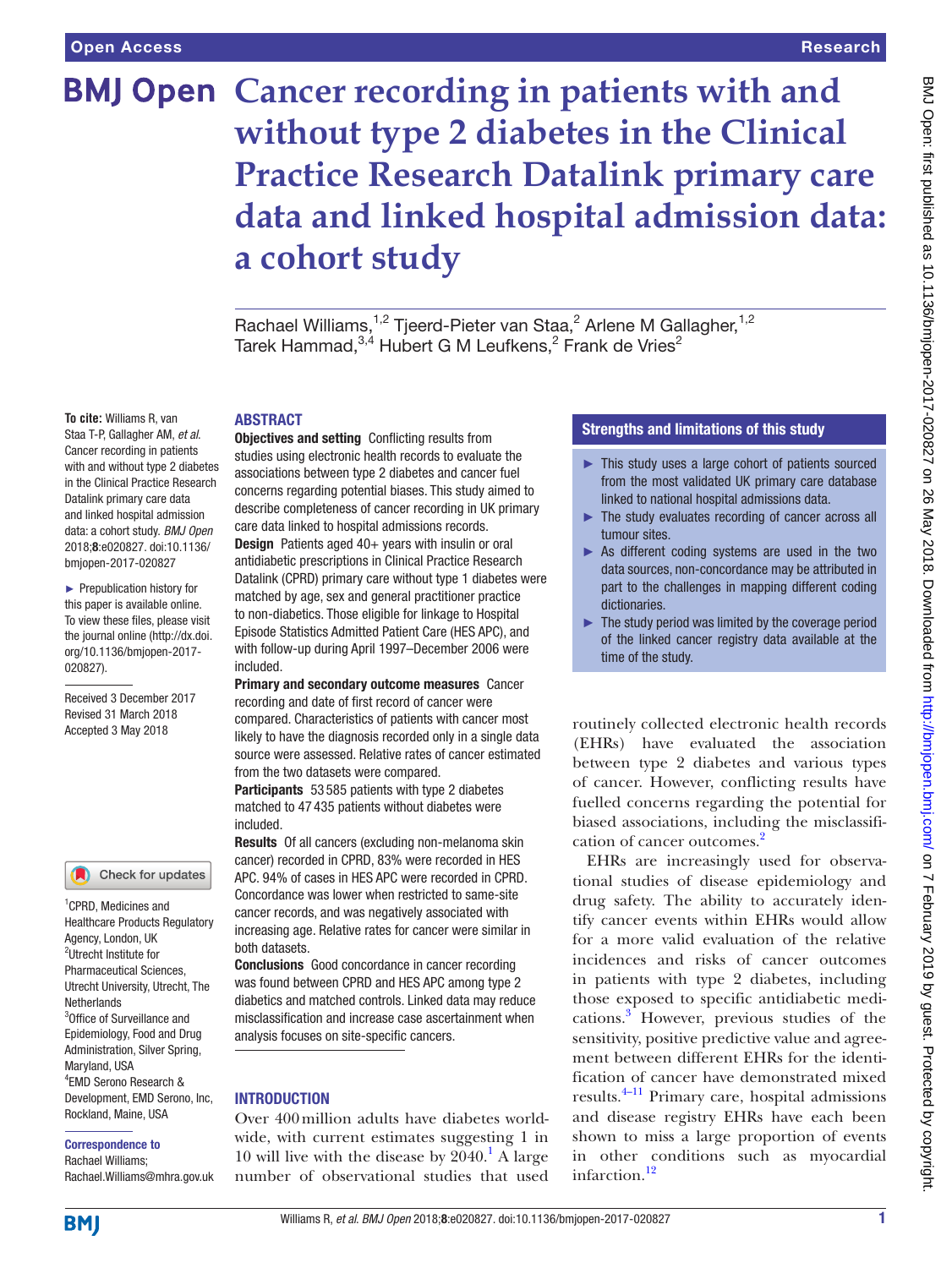Using linked data sources for case ascertainment has been proposed in order to reduce the misclassification of outcomes.[12](#page-7-4) Previous research has demonstrated reasonably high concordance between the recording of cancer diagnoses in UK primary care and linked cancer registry data, $13^{13}$  in contrast to results from other countries.<sup>15</sup> Agreement has been shown to vary by cancer site and patient age, meaning misclassification is reduced when linked cancer registration data are used. However, the release of UK cancer registry data for research purposes is subject to time lags due to the current process of validating all the expected registrations for a given calendar year and the associated treatment and outcome infor-mation from the following 12 months prior to release.<sup>[16](#page-7-7)</sup> Cancer registrations are almost exclusively based on information supplied by hospitals and from death certi-fication.<sup>[13](#page-7-5)</sup> The objective of this study was to describe the completeness of case ascertainment in the Clinical Practice Research Datalink (CPRD) primary care data linked to Hospital Episode Statistics Admitted Patient Care (HES APC) records, available more contemporaneously than linked cancer registry data. Therefore, the aims of this study were to compare the completeness of recording of cancer, date of first record, characteristics of cases most likely to be missed and relative rates (RRs) of cancer for patients with type 2 diabetes compared with patients without diabetes, across the two datasets.

# **METHODS**

# Data sources

The data used for this study were sourced from CPRD, primarily from two routinely collected linked EHR datasets. .

CPRD primary care data comprise the anonymous longitudinal EHR of over 14million patients from consenting general practitioner (GP) practices in the UK, $^{17}$ <sup>18</sup> and have been shown in numerous validation studies to be generally of high quality.<sup>[19 20](#page-7-9)</sup> Primary care practitioners are responsible for the management of chronic conditions including type 2 diabetes, and referrals on to specialist care, including for investigation of suspected cancer. Data contain diagnoses made in primary care and records of specialist and secondary care that have been fed back to the GP for the clinical management of the patient, coded using Read diagnosis codes. Free-text notes recorded by GPs or created from scans of letters from specialists were available to access, following anonymisation by CPRD, at the time of the study.

HES APC data include admission and discharge details of all inpatient and day-case admissions in England and Wales from 1997 onwards.<sup>[21](#page-7-10)</sup> HES APC data include all diagnoses for each episode of care within a hospitalisation. The data are validated and cleaned by National Health Service (NHS) Digital at various stages in the processing cycle before derived fields are added and the data made available for research.<sup>[22](#page-7-11)</sup>

In addition, this study used data from official death certificate records sourced from the Office for National Statistics, and cancer registration data sourced from the National Cancer Data Repository.

For the purposes of the current study, the source population was restricted to patients registered with GP practices participating in the CPRD linkage scheme (approximately 60%). CPRD primary care data are routinely linked to other data sources (including HES, death certificates and cancer registration data) at the patient level by NHS Digital, the trusted third party of the CPRD linkage scheme, using patient identifiers stripped from the clinical records. Records from the different data sources are deterministically linked on the basis of the unique patients NHS number, name, gender and postal code of residence. Anonymised linked data are made available to CPRD for the purposes of research, but are not provided back to the GP practices.

# Study population

Adult patients aged 40 years and older with type 2 diabetes were identified from primary care records on the basis of one or more prescriptions for insulin or oral antidiabetic medication at least 1year after the maximum of the patient's registration date with the GP practice and the CPRD derived start date for practice data quality (Up To Standard [UTS] date). $^{23}$  The first eligible prescription date was taken as the index date. Patients with a record of type 1 diabetes before the index date were excluded.

Each patient with type 2 diabetes was randomly matched by year of birth (within 5 years), gender and GP practice up to one patient with no records of prescriptions for insulin or oral antidiabetic medications and no records of diabetes mellitus. Matches were required to have been registered for at least 1year before the UTS date of the same GP practice as the case at the index date of the case.

The study population was then restricted to patients from practices who participated in the linkage programme. Patients from linked practices have previously been shown to be representative of the whole CPRD population.[24](#page-7-13) The study period was restricted to the overlapping coverage period of active follow-up in linked CPRD primary care, HES APC, cancer registration data and mortality data from the Office of National Statistics (April 1997 to December 2006) as recommended following previous research. $^{25}$  Follow-up started at the latest of the patient's index date and the start of the study period. Follow-up ended at the earliest of when a patient left the practice, the date CPRD last collected data from the practice and the end of the study period. [Figure](#page-2-0) 1 shows the temporal relationship between cohort defining events, the index date and the outcome ascertainment period.

# Cancer outcome ascertainment

Coded records of cancer were identified in CPRD primary care, HES APC, cancer registry and death certificate data independently. International Classification of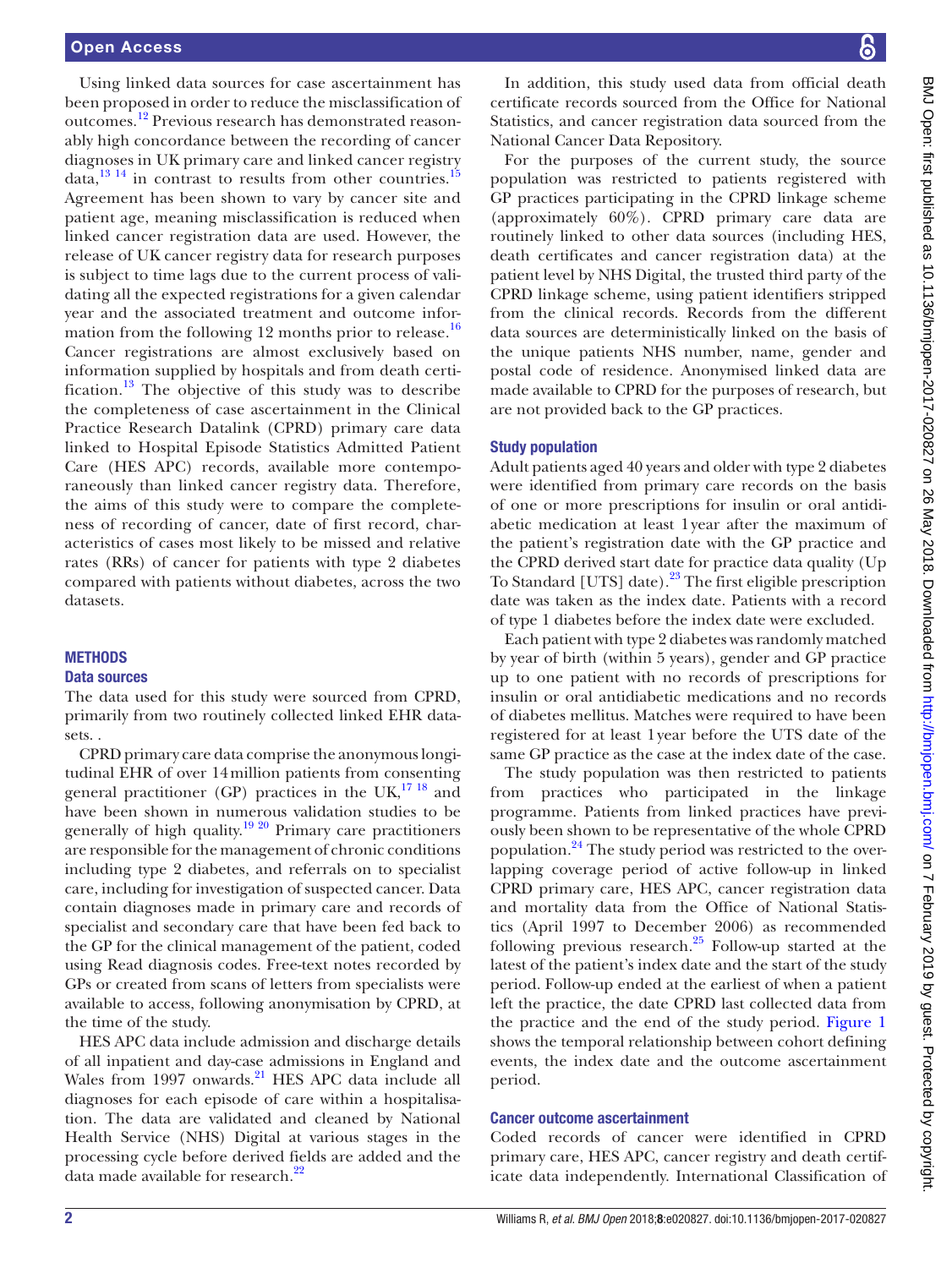Open Access



<span id="page-2-0"></span>Figure 1 Temporal relationship between cohort defining events.

Diseases 10th Revision (ICD-10) codes were used to identify cancer across HES APC, cancer registry and death certificate data (with ICD-9 being used for deaths prior to 2001), with diagnoses in primary care being made and identified using Read codes. Site-specific cancers were classified as follows: oral cavity (ICD-10 C00–14), oesophagus (C15), stomach (C16), colorectal (C18–21), pancreas (C25), head and neck (C30–32), bronchus and lung (C34), melanoma of skin (C43), non-melanoma skin cancer (NMSC) (C44), breast (C50), cervix uteri (C53), ovary (C56), prostate (C61), testis (C62), urinary organs (C64–68), brain (C71), lymphoma (C81–85), multiple myeloma (C90) or leukaemia (C91–95).

For each case recorded in CPRD primary care, it was evaluated whether HES APC contained a cancer record coded at any time, and if so, if it was of the same site. For each case recorded in HES APC, it was evaluated whether CPRD primary care contained a cancer record at any time. Coded records were searched using lists of Read code used to identify cancer outcomes in a previously published drug safety study. $23$  If no coded record was found, the free text was searched for the following strings: carc, cancer, malign, chemoth, cytostat, oncolo, melanoma, lymphoma, leukaem, sarcom, myelom and metast. Records with a negative, such as 'cancer ruled out', were excluded. If a coded or anonymised free-text record of cancer was found, it was determined whether it was of the same site as identified in HES APC. For non-concordant cases recorded either in CPRD primary care or HES APC alone, cancer registry and death certificate data were

reviewed for supporting evidence, such as registration of cancer in the cancer registry or mention of cancer anywhere on the death certificate.

The difference in time between cancer records of the same type in the two datasets was also evaluated by comparing the recorded dates of incident cancer cases.

# Characteristics of missed cases

Variables potentially associated with non-concordance between CPRD primary care and HES APC records of cancer were evaluated using multivariable logistic regression. ORs and 95% CIs were estimated for age (calculated as year of start of follow-up minus year of birth and categorised into 40–64 (reference), 65–74 and 75+), gender (females (reference) and males) and history of type 2 diabetes (patients without diabetes (reference) and patients with type 2 diabetes). Models were fitted including all three variables (age, gender and history of type 2 diabetes).

# Comparison of RRs

Finally, we used multivariable Poisson regression to estimate the RRs of cancer in patients with type 2 diabetes (as defined by primary care data) compared with patients without diabetes mellitus in each dataset. The objective of this analysis was to compare the RRs when cancer diagnoses were sourced from either primary care or hospital admissions data alone. These models also included covariates sourced from: (1) primary care data: age, gender, year of start of follow-up, smoking status, use of alcohol, body mass index and prescribing in the 6months prior to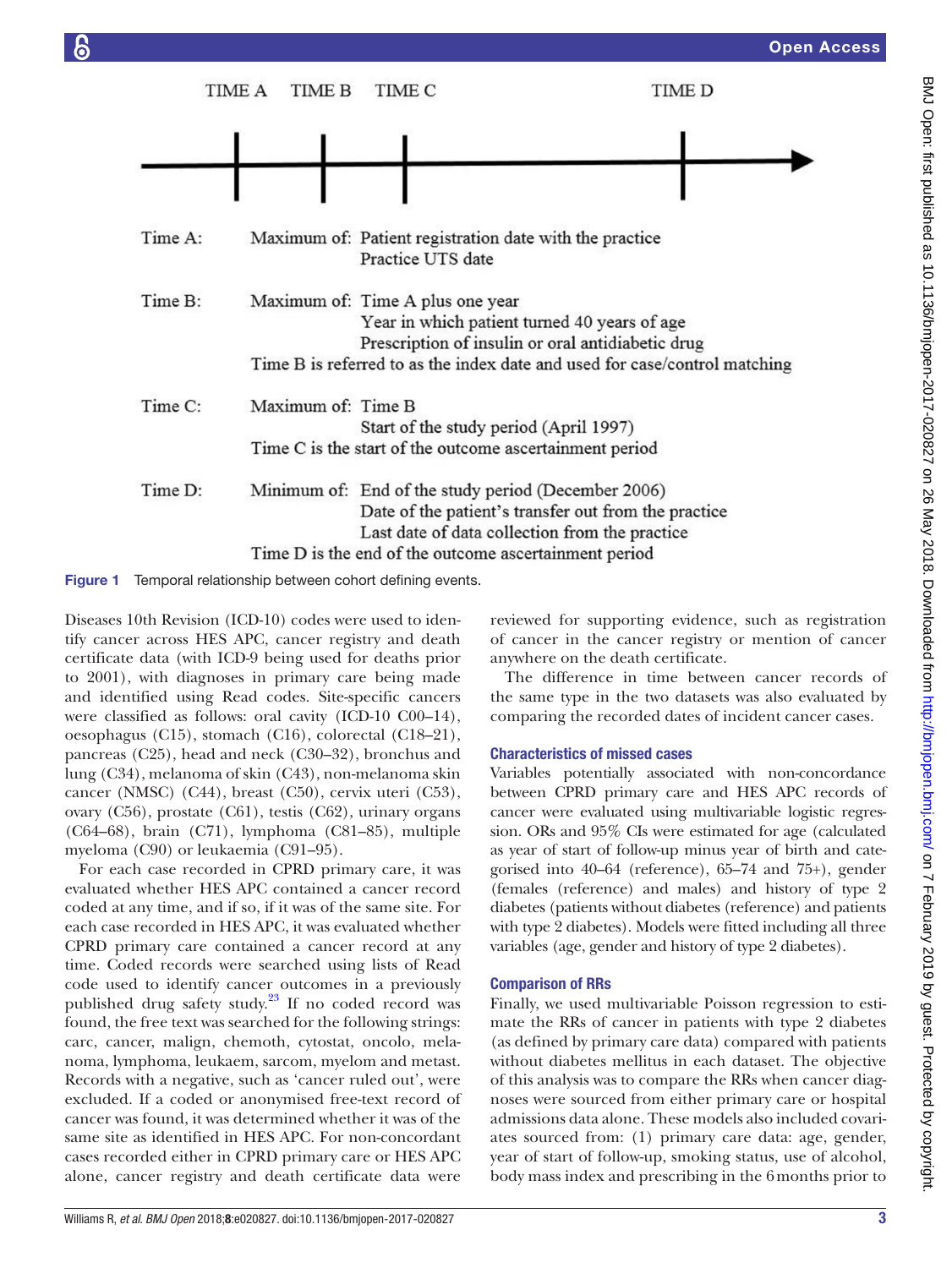#### Open Access

the start of follow-up of angiotensin II receptor blockers, antiplatelets, beta blockers, calcium channel blockers, diuretics, nitrates, non-steroidal anti-inflammatory drugs or aspirin and statins (2) linked socioeconomic status data (measured using the quintile of the Index of Multiple Deprivation<sup>26</sup>) and (3) primary care and/or HES APCS data: medical history of coronary heart disease, coronary revascularisation, hyperlipidaemia, hypertension, peripheral vascular disease, renal impairment and stable angina. A missing data category was used for smoking status, use of alcohol and body mass index.

#### Reporting

The Strengthening the Reporting of Observational Studies in Epidemiology guidelines were used to ensure the reporting of this observational study. $27$ 

#### Patient and public involvement

This study uses data provided by patients and collected by the NHS as part of their care and support. #datasaveslives

#### **RESULTS**

The study population included 53585 patients with type 2 diabetes matched to 47435 patients with no record of diabetes mellitus, resulting in a total study population of 101020 patients [\(table](#page-3-0) 1). Just over half (53% (53 672/101 020)) were male, 45% (45 243/101 020) were aged 40–64, 30% (30 348/101 020) were between 65 and 74 years and 25% (25 439/101 020) were over 75 years.

As shown in [table](#page-4-0) 2, 5797 patients had a coded record of cancer (excluding NMSC) in CPRD primary care. Of these cases, 83% (4835/5797) patients with a coded cancer record in primary care also had a record of cancer recorded in HES APC, with 78% (4542/5797) having the same site recorded in both data sources. The lowest level of concordance  $(43\%$   $(702/1106))$  was found for NMSC, but all other concordance rates were 75% or above. Of the cases recorded in CPRD but not in HES APC, 56% (543/962) were present in either the cancer registry or death certificate data. Of the 318 cases recorded in HES APC but not in CPRD, 87% (278/318) were recorded in these other two datasets. Of the HES APC cases, 94% (5239/5557) were recorded in CPRD, 79% (4389/5557) indicating the same type of cancer and 11% (603/5557) mentioned in free-text alone.

[Table](#page-4-1) 3 shows the difference in time between cancer records of the same type in CPRD primary care and HES APC data. The majority of cases were recorded within 1 month of each other. For HES APC cases, 61% (2673/4389) were recorded within 1 month in primary care and 83% (3641/4389) within 3 months. A total of 8% (382/4542) of the CPRD cases were recorded more than 1 year before the first HES APC record, whereas only 3% (128/4389) of cases were first recorded in CPRD more than 1 year after the first HES APC record.

Age was found to be positively associated with non-concordance of cancer recording ([table](#page-5-0) 4). For cases recorded in HES APC, the OR for non-concordance

<span id="page-3-0"></span>Table 1 Baseline characteristics of patients with type 2 diabetes and control patients without diabetes mellitus (n=101020)

| <b>Characteristic</b>                                  | <b>Type 2 diabetes controls</b><br>$(n=53585)$ | Matched<br>(n=47435) |
|--------------------------------------------------------|------------------------------------------------|----------------------|
| Male                                                   | 28908 (54%)                                    | 24764 (52%)          |
| Age, by category                                       |                                                |                      |
| $40 - 64$ years                                        | 24912 (46%)                                    | 20331 (43%)          |
| 65-74 years                                            | 15793 (30%)                                    | 14555 (31%)          |
| $75+$ years                                            | 12880 (24%)                                    | 12549 (26%)          |
| Body mass index                                        |                                                |                      |
| Underweight<br>$(<20 \text{ kg/m}^2)$                  | 915(2%)                                        | 2399 (5%)            |
| Normal<br>$(20 - 25 \text{ kg/m}^2)$                   | 8764 (16%)                                     | 15012 (32%)          |
| Overweight<br>$(25-30 \text{ kg/m}^2)$                 | 19360 (36%)                                    | 16209 (34%)          |
| Obese $(>30 \text{ kg/m}^2)$                           | 22175 (41%)                                    | 7292 (15%)           |
| Unknown                                                | 2371 (4%)                                      | 6523 (14%)           |
| Smoking status                                         |                                                |                      |
| Non smoker                                             | 23031 (43%)                                    | 21 156 (45%)         |
| Past smoker                                            | 16135 (30%)                                    | 9738 (21%)           |
| <b>Smoker</b>                                          | 9488 (18%)                                     | 9173 (19%)           |
| Unknown                                                | 4931 (9%)                                      | 7368 (16%)           |
| History of:                                            |                                                |                      |
| Heart failure                                          | 3068 (6%)                                      | 1539 (3%)            |
| Stable angina pectoris                                 | 7333 (14%)                                     | 4174 (9%)            |
| Coronary heart disease                                 | 8407 (16%)                                     | 4480 (9%)            |
| Hyperlipidaemia                                        | 3720 (7%)                                      | 1248 (3%)            |
| Coronary<br>revascularisation                          | 1797 (3%)                                      | 842 (2%)             |
| Hypertension                                           | 35325 (66%)                                    | 19347 (41%)          |
| Renal impairment                                       | 1051 (2%)                                      | 486 (1%)             |
| Peripheral vascular<br>disease                         | 2707 (5%)                                      | 1632 (3%)            |
| Recent prescribing                                     |                                                |                      |
| Organic nitrates                                       | 5840 (11%)                                     | 2585 (5%)            |
| Beta blockers                                          | 11786 (22%)                                    | 6137 (13%)           |
| Calcium channel<br>blockers                            | 11774 (22%)                                    | 5216 (11%)           |
| <b>Diuretics</b>                                       | 18134 (34%)                                    | 9640 (20%)           |
| Antiplatelets                                          | 16980 (32%)                                    | 7021 (15%)           |
| ACE inhibitors/<br>angiotensin II receptor<br>blockers | 18748 (35%)                                    | 5623 (12%)           |
| <b>Statins or fibrates</b>                             | 17797 (33%)                                    | 4513 (10%)           |
| Non-steroidal anti-<br>inflammatory drugs              | 22415 (42%)                                    | 12400 (26%)          |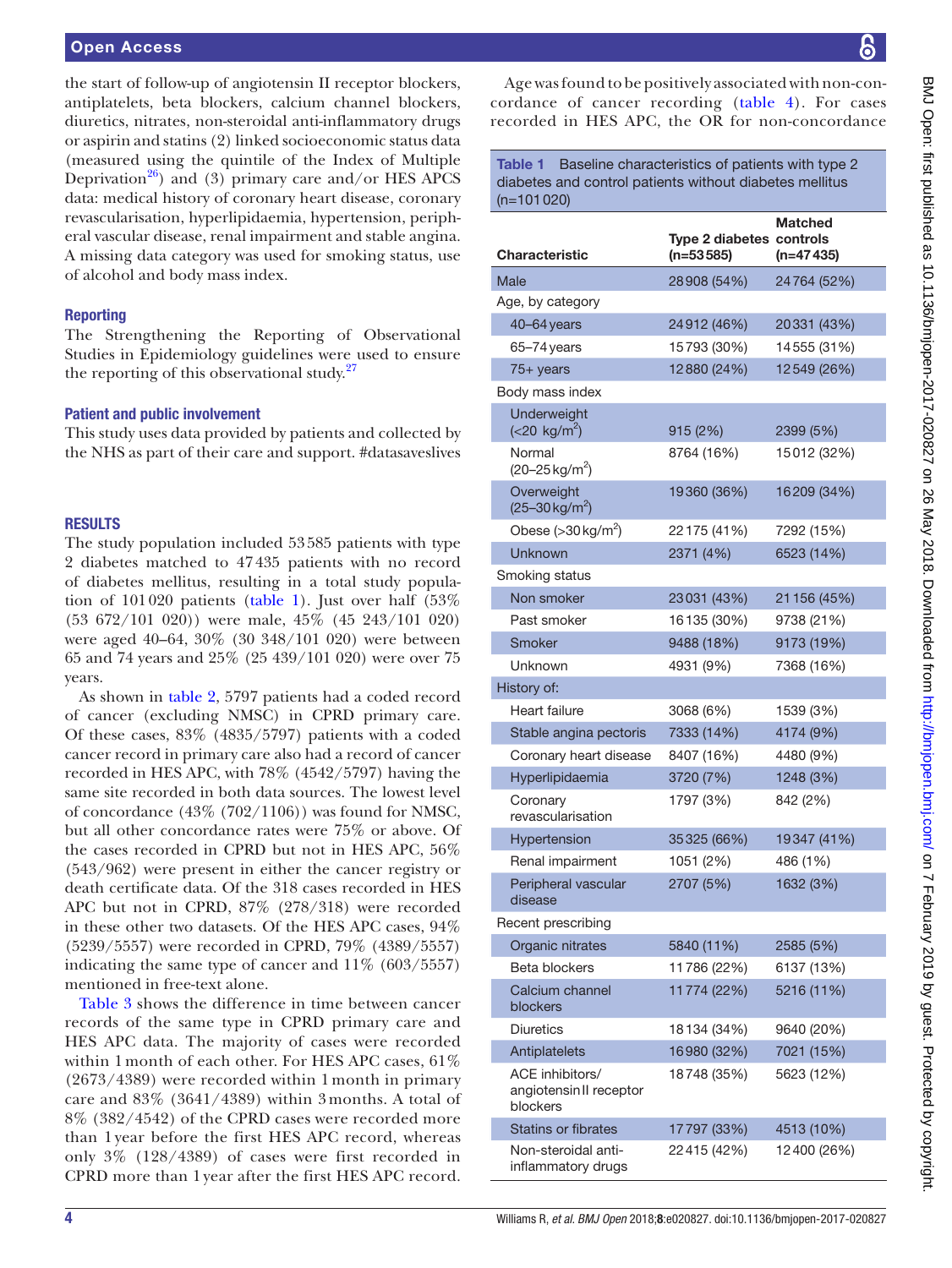#### <span id="page-4-0"></span>Table 2 Cancer recording across various data sources

|                                | <b>CPRD primary care</b>                        |                                                             |                                                                         |                                                                                          | <b>HES APC</b>                               |                                                                           |                                                                                            |                                                                        |                                                                              |
|--------------------------------|-------------------------------------------------|-------------------------------------------------------------|-------------------------------------------------------------------------|------------------------------------------------------------------------------------------|----------------------------------------------|---------------------------------------------------------------------------|--------------------------------------------------------------------------------------------|------------------------------------------------------------------------|------------------------------------------------------------------------------|
|                                | Total no<br>of coded<br>cases in<br><b>CPRD</b> | No of CPRD<br>coded<br>cases in<br><b>HES APC n</b><br>(%)* | No of CPRD<br>coded cases<br>in HES APC<br>with same<br>site n $(\%)^*$ | No of CPRD<br>coded cases<br>not in HES APC<br>but in other<br>data source n<br>$(%)*$ † | Total no<br>of cases<br>in HES<br><b>APC</b> | No of HES<br>APC cases in<br><b>CPRD codes</b><br>or free text n<br>$(*)$ | No of HES<br>APC cases in<br><b>CPRD codes or</b><br>free text with<br>same site n<br>(%)† | No of HES<br>APC cases in<br><b>CPRD</b> free-<br>text alone n<br>(%)† | No of HES<br>APC cases not<br>in CPRD but<br>in other data<br>source n (%)+# |
| Any cancer<br>(excluding NMSC) | 5797                                            | 4835 (83)                                                   | 4542 (78)                                                               | 543(9)                                                                                   | 5557                                         | 5239 (94)                                                                 | 4389 (79)                                                                                  | 603(11)                                                                | 278(5)                                                                       |
| Stomach                        | 248                                             | 241 (97)                                                    | 138 (56)                                                                | 7(3)                                                                                     | 229                                          | 217 (95)                                                                  | 139 (61)                                                                                   | 24 (11)                                                                | 11(5)                                                                        |
| Colorectal                     | 681                                             | 639 (94)                                                    | 616 (91)                                                                | 26(4)                                                                                    | 852                                          | 819 (96)                                                                  | 617 (72)                                                                                   | 92(11)                                                                 | 31(4)                                                                        |
| Pancreas                       | 176                                             | 156 (89)                                                    | 139 (79)                                                                | 16(9)                                                                                    | 262                                          | 246 (94)                                                                  | 140 (53)                                                                                   | 37(14)                                                                 | 16 (6)                                                                       |
| Lung                           | 739                                             | 682 (92)                                                    | 581 (79)                                                                | 51(7)                                                                                    | 842                                          | 777 (92)                                                                  | 578 (69)                                                                                   | 103(12)                                                                | 61(7)                                                                        |
| <b>NMSC</b>                    | 1106                                            | 702 (43)                                                    | 504 (31)                                                                | 344 (21)                                                                                 | 713                                          | 679 (95)                                                                  | 459 (64)                                                                                   | 87 (12)                                                                | 22(3)                                                                        |
| <b>Breast</b>                  | 560                                             | 474 (85)                                                    | 432 (77)                                                                | 63(11)                                                                                   | 499                                          | 487 (98)                                                                  | 419 (84)                                                                                   | 13(3)                                                                  | 9(2)                                                                         |
| Prostate                       | 725                                             | 542 (75)                                                    | 517 (71)                                                                | 122 (17)                                                                                 | 593                                          | 574 (97)                                                                  | 447 (75)                                                                                   | 37 (6)                                                                 | 14(2)                                                                        |
| Urinary organs                 | 352                                             | 339 (96)                                                    | 319(91)                                                                 | 7(2)                                                                                     | 595                                          | 565 (95)                                                                  | 322(54)                                                                                    | 72 (12)                                                                | 21(4)                                                                        |
| Lymphoma                       | 201                                             | 182 (91)                                                    | 166 (83)                                                                | 8(4)                                                                                     | 203                                          | 197 (97)                                                                  | 164 (81)                                                                                   | 22(11)                                                                 | 5(3)                                                                         |
| Leukaemia                      | 148                                             | 120(81)                                                     | 105(71)                                                                 | 10(7)                                                                                    | 125                                          | 115 (92)                                                                  | 86 (69)                                                                                    | 16(13)                                                                 | 7(6)                                                                         |

\*Percentages calculated using number of cases identified in CPRD primary care as a denominator.

†Other data sources include cancer registration and ONS mortality data.

‡Percentages calculated using number of cases identified in HES APC as a denominator.

CPRD, Clinical Practice Research Datalink; HES APC, Hospital Episode Statistics Admitted Patient Care; NMSC, non-melanoma skin cancer; ONS, Office for National Statistics.

with CPRD primary care was more than doubled (OR 2.2; (95% CI 1.5 to 3.2)) for patients aged 75+ compared with patients aged 40–64 years. Cases aged 75+ recorded in CPRD had a 1.6-fold increased risk of non-concordance with HES APC versus patients aged 40–64 years (OR 1.6; (95% CI 1.3 to 2.1)) for patients aged 75+.

The RRs of cancer for patients with type 2 diabetes compared with matched patients without diabetes mellitus, as recorded in CPRD primary care and HES APC, are shown in [table](#page-6-0) 5. The adjusted RRs were 0.90 (95% CI 0.86 to 0.96) for cancer recorded in CPRD primary care and 0.93 (95% CI 0.88 to 0.99) for cancer recorded in HES APC. Results for all cancer types were similar for outcomes recorded in CPRD and HES APC. CIs overlapped in all cases, and contained the RR estimated from the comparator source for all cancers apart from NMSC (adjusted RR 0.76 (95% CI 0.68 to 0.84) for NMSC recorded in CPRD primary care and 0.87 (95% CI 0.74 to 1.01) for NMSC recorded in HES APC).

# **DISCUSSION**

The results of this study showed a good level of concordance in cancer recording between CPRD primary care and HES APC data, overall, in relation to the timing of the first record and in patients aged less than 75 years. The comparisons of cancer outcomes among patients with type 2 diabetes and matched patients without diabetes mellitus showed similar RRs reported in each of the two EHR databases. Together with the high level of supporting evidence for non-concordant cases from the cancer registry and death certificate data, these results suggest that misclassification of cancer in both data sources is low, except for NMSC, as expected.

However, concordance was lower when restricted to looking for recording of cancer using the same site. This was largely due to the use of non-specific cancer Read codes in both primary care and hospital admissions data, which would lead to underestimates of the incidence of site-specific cancers if either data source was used in isolation. Concordance was also lower in patients aged

<span id="page-4-1"></span>

| Table 3           |                             |                                              |                                             | Difference in time between same-site records of cancer (excluding NMSC) in CPRD primary care and HES APC |                                                                                                                        |                                                 |                                                                      |
|-------------------|-----------------------------|----------------------------------------------|---------------------------------------------|----------------------------------------------------------------------------------------------------------|------------------------------------------------------------------------------------------------------------------------|-------------------------------------------------|----------------------------------------------------------------------|
| Reference source  | Comparator<br>source        | <b>Recorded within</b><br>1 month<br>$n$ (%) | Recorded<br>within<br>1–3 months<br>$n$ (%) | <b>Recorded within</b><br>reference source<br>$n$ (%)                                                    | <b>Recorded within</b><br>4-12 months, first in 4-12 months, last in first in reference<br>reference source<br>$n$ (%) | Recorded<br>>1 year apart,<br>source<br>$n$ (%) | Recorded<br>>1 year apart,<br>last in reference<br>source<br>$n$ (%) |
| CPRD primary care | <b>HES APC</b>              | 2670 (59)                                    | 966(21)                                     | 275(6)                                                                                                   | 162(4)                                                                                                                 | 382(8)                                          | 87(2)                                                                |
| <b>HES APC</b>    | <b>CPRD</b> primarv<br>care | 2673 (61)                                    | 968 (22)                                    | 174(4)                                                                                                   | 246(6)                                                                                                                 | 128(3)                                          | 200(5)                                                               |

CPRD, Clinical Practice Research Datalink; HES APC, Hospital Episode Statistics Admitted Patient Care; NMSC, non-melanoma skin cancer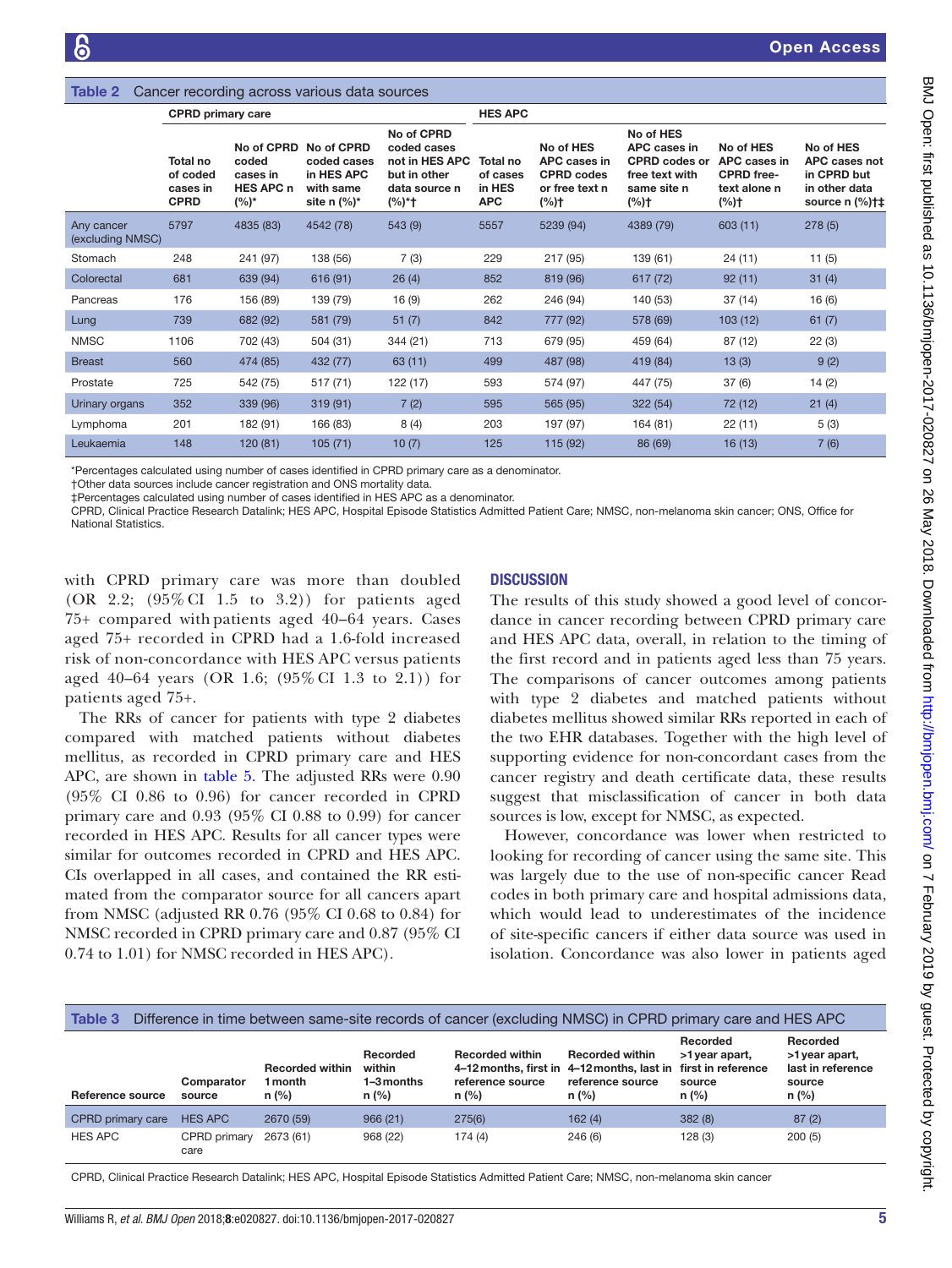|                | recording of cancer (excluding NMSC) |                                                   |                                 |
|----------------|--------------------------------------|---------------------------------------------------|---------------------------------|
| case           | Source of Comparator<br>source       | <b>Variable</b>                                   | <b>Adjusted OR</b><br>(95% CI)* |
| <b>HES APC</b> | <b>CPRD</b>                          | Aged 40-<br>64 years                              | Reference                       |
|                |                                      | Aged 65-<br>74 years                              | 1.4 $(0.9 \text{ to } 2.1)$     |
|                |                                      | Aged<br>75+ years                                 | 2.2 (1.5 to 3.2)                |
|                |                                      | Females                                           | Reference                       |
|                |                                      | <b>Males</b>                                      | 1.0 $(0.8 \text{ to } 1.3)$     |
|                |                                      | <b>Matched</b><br>patients<br>without<br>diabetes | Reference                       |
|                |                                      | <b>Patients</b><br>with type 2<br>diabetes        | $0.9$ (0.7 to 1.1)              |
| <b>CPRD</b>    | <b>HES APC</b>                       | Aged 40-<br>64 years                              | Reference                       |
|                |                                      | Aged 65-<br>74 years                              | 1.2 (0.9 to 1.5)                |
|                |                                      | Aged<br>75+ years                                 | 1.6 (1.3 to 2.1)                |
|                |                                      | Females                                           | Reference                       |
|                |                                      | <b>Males</b>                                      | 1.0 (0.8 to 1.2)                |
|                |                                      | Matched<br>patients<br>without<br>diabetes        | Reference                       |
|                |                                      | Patients<br>with type 2<br>diabetes               | 1.1 $(0.9 \text{ to } 1.3)$     |

<span id="page-5-0"></span>Table 4 Variables associated with non-concordance of

\*Models were fitted including all three variables (age, gender and history of type 2 diabetes).

CPRD, Clinical Practice Research Datalink; HES APC, Hospital Episode Statistics Admitted Patient Care; NMSC, non-melanoma skin cancer.

75 and over. This may reflect cases where the patient died shortly after a hospital diagnosis, and information was either not sent back to the GP or was not recorded in the primary care record, or alternatively where the patient died without being hospitalised for their cancer. In addition, over 10% of cases identified in HES APC were only found in the free-text primary care records. Increased data governance regulations have subsequently led to CPRD withdrawing their provision of free-text data recorded in primary care in order to further protect patient anonymity (effective April 2016). Without these free-text data available, linked HES APC data can again reduce the risk of misclassification and underestimates of cancer incidence. Due to the positive association seen between age and non-concordance, studies focusing on

older age groups may especially benefit from using linked data to capture cancer outcomes.

Few studies have been conducted comparing the recording of cancer in primary care and hospital admissions data. In the UK, a recent study considered the validity and completeness of colorectal cancer diagnoses in an alternative source of primary care data compared with HES APC in a later time period  $(2000-2011)$ .<sup>[28](#page-7-17)</sup> While this study used the alternative methodology of positive predictive values, the conclusions for colorectal cancer were similar, with a recorded positive predictive value of 98% compared with a concordance of 91% reported here. However, one of the strengths of this study was the ability to look across all cancer sites, including NMSC.

This study was limited by the challenges involved in directly comparing different EHR data sources. By their nature, primary care and hospital admissions data are sourced from different sectors of the healthcare system, with data collected for different purposes, at different frequencies and using different coding systems. It has been reported that clinical experts can disagree on the code lists from a single dictionary and therefore, non-concordance may be attributed in part to the chal-lenges in mapping different coding dictionaries.<sup>[29](#page-7-18)</sup> While results indicate that cancer may be recorded in primary care before hospital admissions data, this may reflect GP referrals to secondary care on the basis of suspected cancer, rather than GPs recording a confirmed diagnosis earlier than other settings. The study period was limited by the coverage period of the linked cancer registry data available at the time of the study. Furthermore, linkage between CPRD and HES APC data is dependent on the accurate recording of NHS numbers. We were not able to check the error rates of recording of NHS numbers in either data source, which would have led to overestimating non-concordance. However, previous research has identified high levels of completeness and validity of NHS numbers across primary and secondary care.<sup>[30](#page-7-19)</sup> As this study was based on a cohort of patients with type 2 diabetes and matched patients without diabetes mellitus, the results may not be comparable to the general population. Patients with type 2 diabetes have more contacts with health services and cancer recording may be more up to date and accurate. However, we did not find major differences in cancer recording between the cases and their matched controls. It should also be noted that there are some differences between the RRs of cancer found in this study and those reported in previous meta-analyses (eg, this study shows an overall reduced risk of cancer among patients with type 2 diabetes in contrast to an increased risk reported previously).<sup>[2](#page-7-1)</sup> As this analysis was undertaken to compare the RR when cancer diagnoses were sourced from one data source alone, rather than to best estimate the RR using all available data sources, further research using linked data to optimally define the study population, outcomes and covariates is recommended.

In conclusion, a good level of concordance in cancer recording was found between CPRD primary care and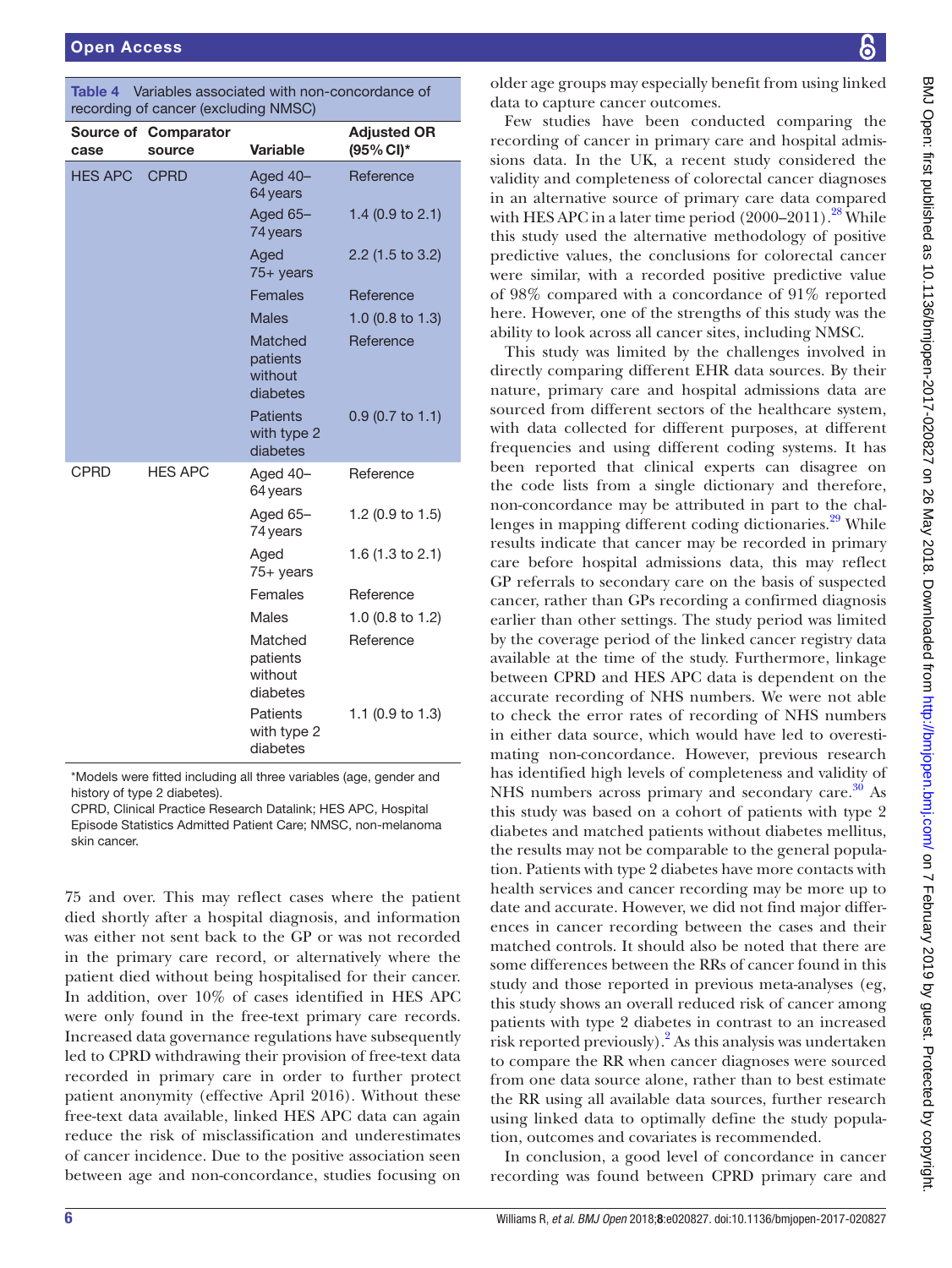| Table 5                        |             | RRs of different types of cancer in patients with ar                   |                                              | id without type 2 diabetes, by data source                                          |                           |                                                                                                                                                                                                                                                                                                                                |                                |
|--------------------------------|-------------|------------------------------------------------------------------------|----------------------------------------------|-------------------------------------------------------------------------------------|---------------------------|--------------------------------------------------------------------------------------------------------------------------------------------------------------------------------------------------------------------------------------------------------------------------------------------------------------------------------|--------------------------------|
| Type of cancer                 | Source      | cases in patients<br>No of cancer<br>with type 2<br>diabetes           | rate/1000 person<br>Incidence<br>years       | cases in matched Incidence<br>diabetes mellitus<br>patients without<br>No of cancer | person-years<br>rate/1000 | adjusted, calendar year-<br>Age-adjusted, sex-<br>adjusted RR<br>(95% Cl)                                                                                                                                                                                                                                                      | Fully adjusted RR*<br>(95% Cl) |
| (excluding NMSC)<br>Any cancer | <b>CPRD</b> | 3073                                                                   | 1.61                                         | 3077                                                                                | 1.91                      | 0.89 (0.84 to 0.93)                                                                                                                                                                                                                                                                                                            | 0.90 (0.86 to 0.96)            |
|                                | HES APC     | 2891                                                                   | 1.52                                         | 2893                                                                                | 1.79                      | 0.89 (0.85 to 0.94)                                                                                                                                                                                                                                                                                                            | 0.93(0.88 to 0.99)             |
| Stomach                        | <b>CPRD</b> | 122                                                                    | 0.06                                         | 133                                                                                 | 0.08                      | 0.81 (0.63 to 1.04)                                                                                                                                                                                                                                                                                                            | 0.83(0.63 to 1.09)             |
|                                | HES APC     | $\frac{1}{11}$                                                         | 0.06                                         | 127                                                                                 | 0.08                      | 0.79 (0.61 to 1.02)                                                                                                                                                                                                                                                                                                            | 0.87(0.65 to 1.15)             |
| Colorectal                     | <b>CPRD</b> | 377                                                                    | $\circ$<br>$\overline{0}$ .                  | 338                                                                                 | 0.20                      | 1.00 (0.86 to 1.16)                                                                                                                                                                                                                                                                                                            | 1.04(0.88 to 1.22)             |
|                                | HES APC     | 466                                                                    | 0.24                                         | 417                                                                                 | 0.25                      | 1.01(0.88 to 1.15)                                                                                                                                                                                                                                                                                                             | 1.05(0.91 to 1.22)             |
| Pancreas                       | <b>CPRD</b> | 133                                                                    | 0.07                                         | 56                                                                                  | 0.03                      | 2.16 (1.58 to 2.96)                                                                                                                                                                                                                                                                                                            | 3.08 (2.19 to 4.33)            |
|                                | HES APC     | <b>PO2</b>                                                             | $\circ$<br>$\overline{C}$                    | 51                                                                                  | 0.05                      | 2.27 (1.75 to 2.94)                                                                                                                                                                                                                                                                                                            | 3.17(2.40 to 4.20)             |
| <b>Lung</b>                    | <b>CPRD</b> | 333                                                                    | $\overline{ }$<br>$\overline{0}$ .           | 449                                                                                 | 0.27                      | 0.66 (0.57 to 0.76)                                                                                                                                                                                                                                                                                                            | 0.74(0.63 to 0.87)             |
|                                | HES APC     | 368                                                                    | တ<br>$\overline{C}$                          | 509                                                                                 | 0.31                      | 0.64 (0.56 to 0.74)                                                                                                                                                                                                                                                                                                            | 0.74 (0.64 to 0.86)            |
| NMSC                           | <b>CPRD</b> | 811                                                                    | Ņ<br>0.4                                     | 935                                                                                 | 0.57                      | 0.79(0.72 to 0.87)                                                                                                                                                                                                                                                                                                             | 0.76(0.68 to 0.84)             |
|                                | HES APC     | 376                                                                    | တ<br>$\overline{C}$                          | 378                                                                                 | 0.23                      | 0.92 (0.79 to 1.06)                                                                                                                                                                                                                                                                                                            | 0.87(0.74 to 1.01)             |
| <b>Breast</b>                  | <b>CPRD</b> | 275                                                                    | 0.31                                         | 313                                                                                 | 0.39                      | 0.80 (0.68 to 0.94)                                                                                                                                                                                                                                                                                                            | 0.79(0.66 to 0.96)             |
|                                | HES APC     | 251                                                                    | œ<br>S.                                      | 263                                                                                 | 0.33                      | 0.87 (0.73 to 1.03)                                                                                                                                                                                                                                                                                                            | 0.83(0.68 to 1.01)             |
| Prostate                       | <b>CPRD</b> | 357                                                                    | 0.34                                         | 408                                                                                 | 0.48                      | 0.78 (0.68 to 0.90)                                                                                                                                                                                                                                                                                                            | 0.71 (0.61 to 0.83)            |
|                                | HES APC     | 305                                                                    | စ္ခ<br>$\frac{2}{3}$                         | 336                                                                                 | 0.39                      | 0.82 (0.70 to 0.96)                                                                                                                                                                                                                                                                                                            | 0.79 (0.66 to 0.93)            |
| Urinary                        | <b>CPRD</b> | 207                                                                    | $\overline{\phantom{0}}$<br>$\overline{0}$ . | 172                                                                                 | 0.10                      | 1.08 (0.88 to 1.32)                                                                                                                                                                                                                                                                                                            | 1.07(0.85 to 1.34)             |
|                                | HES APC     | 338                                                                    | $\overline{ }$<br>$\overline{C}$             | 291                                                                                 | 0.18                      | 1.04(0.89 to 1.22)                                                                                                                                                                                                                                                                                                             | 1.01(0.85 to 1.21)             |
| Lymphoma                       | CPRD        | 105                                                                    | 0.05                                         | 105                                                                                 | 0.06                      | 0.88 (0.67 to 1.15)                                                                                                                                                                                                                                                                                                            | 0.88(0.65 to 1.19)             |
|                                | HES APC     | 116                                                                    | 0.06                                         | 94                                                                                  | 0.06                      | 1.09 (0.83 to 1.43)                                                                                                                                                                                                                                                                                                            | 1.13(0.83 to 1.54)             |
| Leukaemia                      | <b>CPRD</b> | 84                                                                     | 0.04                                         | 77                                                                                  | 0.05                      | 0.99(0.72 to 1.34)                                                                                                                                                                                                                                                                                                             | 1.04 (0.74 to 1.46)            |
|                                | HES APC     | යි                                                                     | 0.03                                         | 20                                                                                  | 0.04                      | 0.80(0.57 to 1.13)                                                                                                                                                                                                                                                                                                             | 0.95(0.65 to 1.39)             |
|                                |             | Fully adjusted for age, sex, year of start of follow-up, smoking statu |                                              |                                                                                     |                           | blockers, antiplatelets, beta blockers, calcium channel blockers, diuretics, nitrates, NSAIDs or aspirin and statins), Index of Multiple Deprivation and medical history (coronary heart disease,<br>us, use of alcohol, body mass index, prescribing in the 6 months prior to the start of follow-up (angiotensin ll receptor |                                |

 $6$ 

RRs, relative rates.

<span id="page-6-0"></span>RRs, relative rates.

coronary revascularisation, hyperlipidaemia, hypertension, peripheral vascular disease, renal impairment and stable angina).

coronary revascularisation, hyperlipidaemia, hypertension, peripheral vascular disease, renal impairment and stable angina).

CPRD, Clinical Practice Research Datalink; HES APC, Hospital Episode Statistics Admitted Patient Care; NMSC, non-melanoma skin cancer; NSAIDs, non-steroidal anti-inflammatory drugs;

CPRD, Clinical Practice Research Datalink; HES APC, Hospital Episode Statistics Admitted Patient Care; NMSC, non-melanoma skin cancer; NSAIDs, non-steroidal anti-inflammatory drugs;